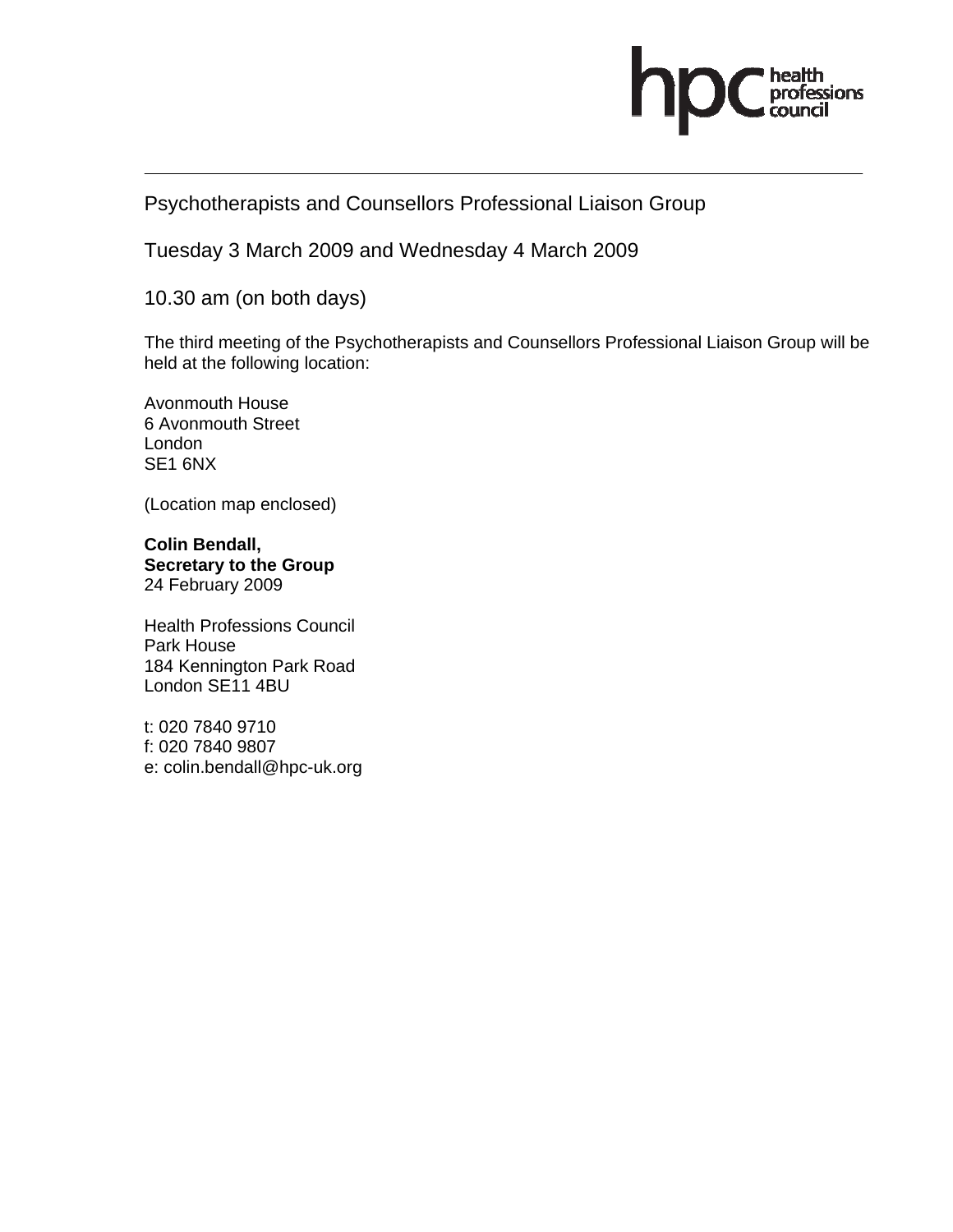| Agenda – Open to members of the public<br>1. | verbal                                                                                                                            |                                |
|----------------------------------------------|-----------------------------------------------------------------------------------------------------------------------------------|--------------------------------|
| 2.                                           | <b>Approval of agenda</b>                                                                                                         | verbal                         |
| 3.                                           | Minutes of the Professional Liaison Group meeting held on<br>28 and 29 January 2009<br>from Colin Bendall, Secretary to the Group | enclosure 1<br>paper PLG 5/09  |
| 4.                                           | <b>Matters arising</b><br>from Colin Bendall, Secretary to the Group                                                              | enclosure 2<br>paper PLG 6/09  |
| 5.                                           | <b>Items for discussion</b><br><b>Education and training</b><br>from Michael Guthrie, Acting Director of Policy and Standards     | enclosure 3<br>paper PLG 7/09  |
| 6.                                           | <b>Standards of proficiency: Background and context</b><br>from Michael Guthrie, Acting Director of Policy and Standards          | enclosure 4<br>paper PLG 8/09  |
| 7.                                           | <b>Voluntary register transfers</b><br>from Charlotte Urwin, Policy Officer                                                       | enclosure 5<br>paper PLG 9/09  |
| 8.                                           | Grandparenting<br>from Charlotte Urwin, Policy Officer                                                                            | enclosure 6<br>paper PLG 10/09 |
| 9.                                           | <b>Items to note</b><br>Summary of working regulatory model<br>from Michael Guthrie, Acting Director of Policy and Standards      | enclosure 7<br>paper PLG 11/09 |
| 10.                                          | <b>Documents for reference</b><br>from Colin Bendall, Secretary to the Group                                                      | enclosure 8<br>paper PLG 12/09 |
| 11.                                          | Workplan<br>from Michael Guthrie, Acting Director of Policy and Standards                                                         | enclosure 9<br>paper PLG 13/09 |
|                                              | <b>Items for information</b><br>None.                                                                                             |                                |
| 12.                                          | Any other business<br>Previously notified to and agreed by the Chairman                                                           |                                |
| 13.                                          | Date and time of next meeting<br>10.30 am on Wednesday 29 April 2009                                                              |                                |
|                                              | Subsequent meetings at 10.30 am:<br>Tuesday 26 May 2009 and Wednesday 27 May 2009                                                 |                                |

| Date       | Ver. | Dept/Cmte  | Doc Type | Title                            | <b>Status</b> | Int. Aud. |
|------------|------|------------|----------|----------------------------------|---------------|-----------|
| 2009-02-23 | a    | <b>SEC</b> | AGD      | Agenda Psychotherapists and      | Final         | Public    |
|            |      |            |          | Counsellors Professional Liaison | DD: None      | RD: None  |
|            |      |            |          | Group March 2009                 |               |           |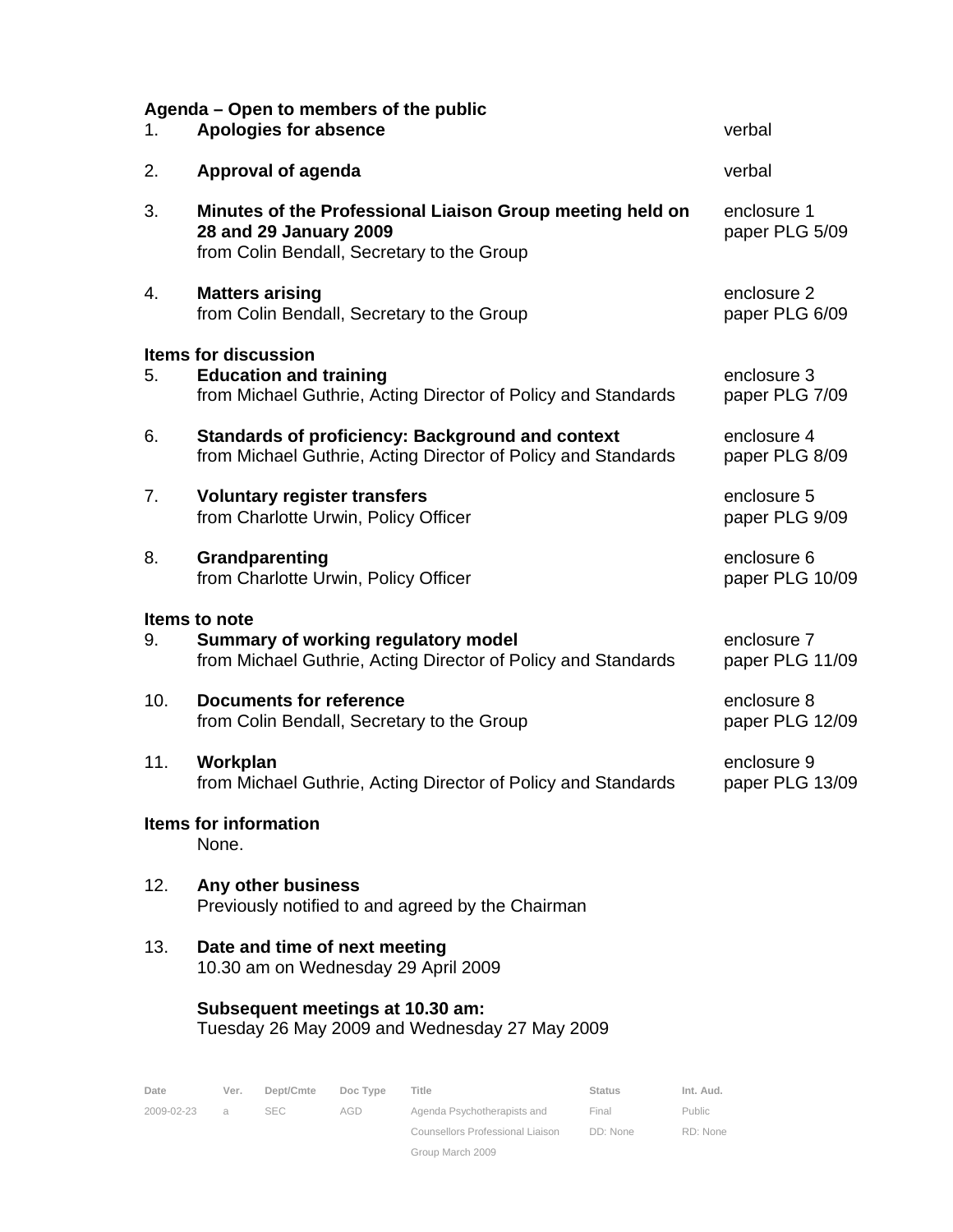# Location map and directions to Avonmouth House

etc.venues - Avonmouth House 6 Avonmouth Street, London SE1 6NX

Call: 020 7940 7370 Send: 020 7940 7371